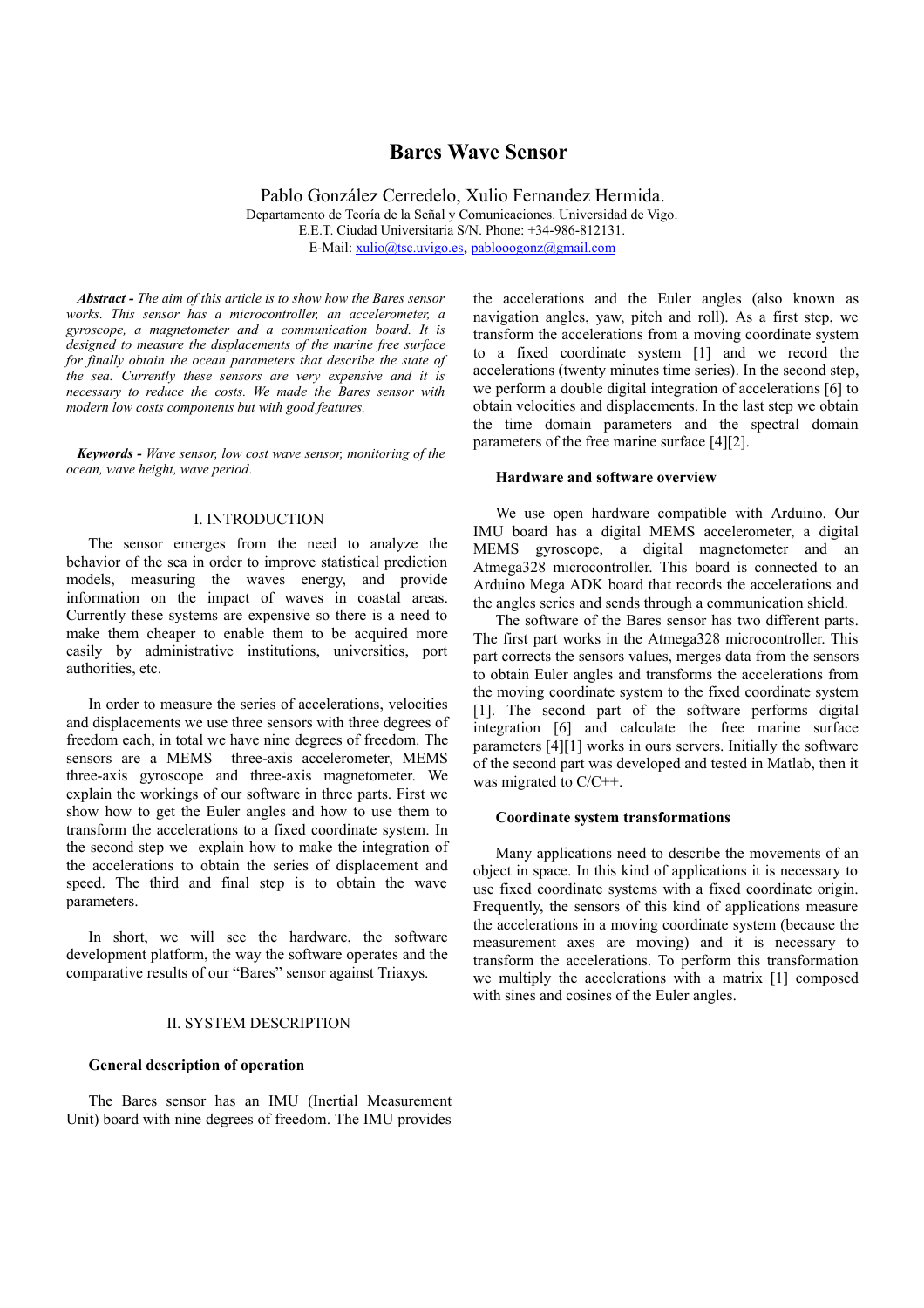

## **Digital integration**

This is the second step and most critical part of the software. As already said, to obtain the velocities and the displacements we need to perform a double digital integration. Theoretically it seems simple but actually many problems appear: unknown initial conditions of the differential equations, low frequency noise and drift of the MEMS accelerometer, sampling errors, digital integration errors, etc. These errors affect the lower frequencies and the solution is to filter these frequencies. We perform the following steps [6]: filter the accelerations, integrate the accelerations to obtain the velocities, filter the velocities, integrate the velocities to obtain the positions and finally we filter the positions. Is necessary to indicate that the choice of the cut-off frequency of the filter is not trivial.

$$
v(t) = v(t_0) + \int_{t_0}^{t} a(t') dt'
$$
  

$$
x(t) = x(t_0) + \int_{t_0}^{t} v(t') dt'
$$

#### **Calculation of the parameters of free marine surface**

Once the displacements of free marine surface are obtained we can calculate the parameters that describe the state of sea. On one hand we calculate the time domain parameters simply applying the statistical theory of this field [2]. In the other hand we calculate the spectral domain parameters which are not trivial [2][4]. The most important issue to do this with success is to perform a correct power spectral density (PSD) estimation and cross power spectral density estimation.

To do this we use two different methods. Welch's method works well and is sufficient to calculate Tz and Hm0 parameters. However this method is not at all suitable to calculate the peak period Tp and the fifth peak period TP5 as discussed below. The parameter Tp is the inverse of the peak frequency fp that is defined as the frequency of the spectrum where there is more energy, i.e. fp is the frequency where the amplitude of PSD is maximum. Due to the high variance of the Welch method in the PSD it appears thin energy peaks with high amplitude but these peaks do not correspond to the frequency around which there is more energy. This causes some times the calculated value of fp to be incorrect and therefore Tp. To solve this problem, the autoregressive Yule-Walker method with a suitable order is used. This provides a much smoother PSD in which there are no such thin energy peaks, thus correctly calculation of Tp is achieved as can be seen in the comparative charts.

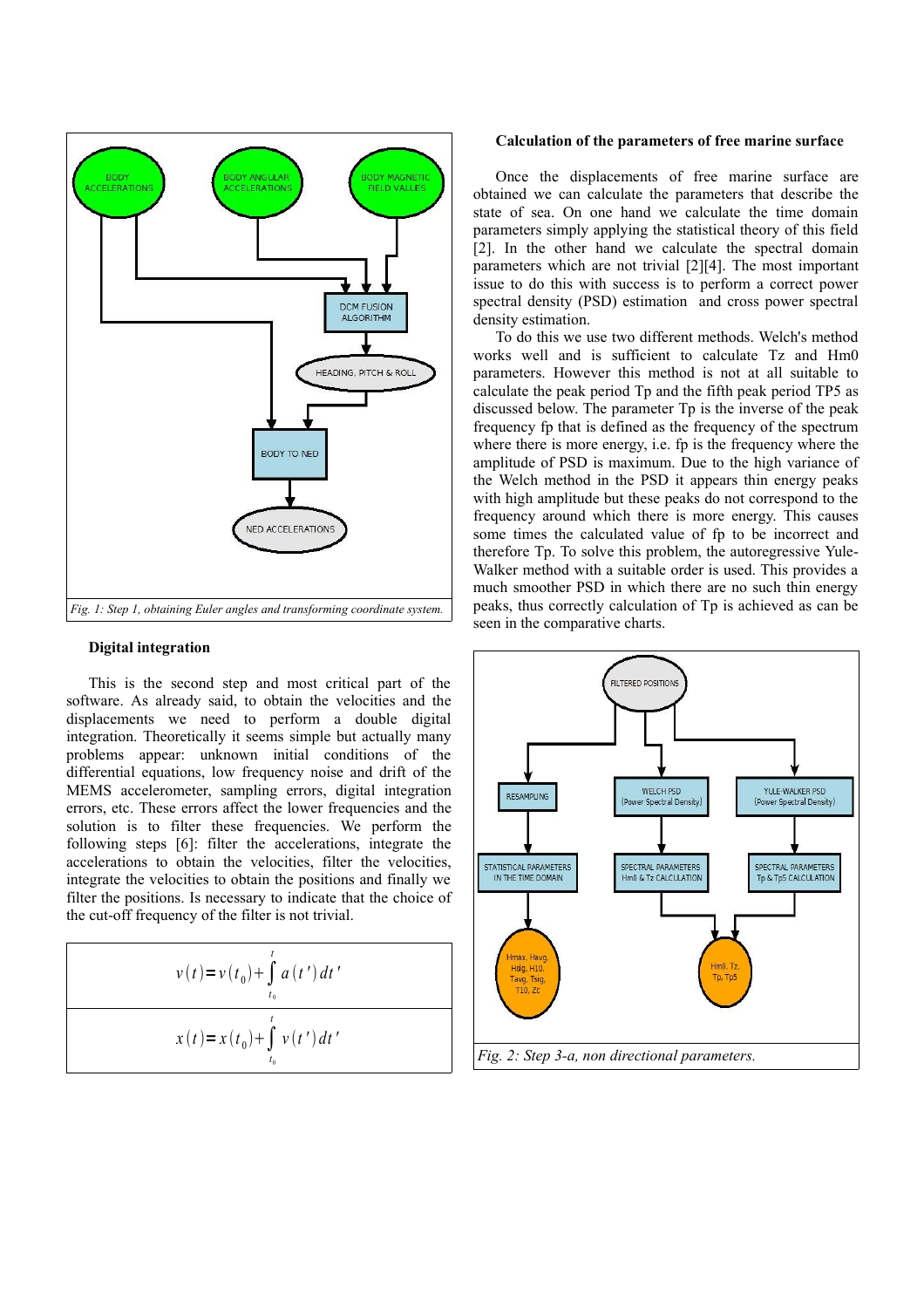# III. DIRECTIONAL PARAMETERS

The directional parameters are currently obtained in the spectrum domain, ie, using the PSD. We have developed our own method for directional parameters in the time domain. This method is patent pending so we can not talk about it. The traditional method for the estimation of the directional parameters is described in [3]. This method is to calculate the auto-spectra and cross-spectra, for example, for movements in X, Y and Z. Once calculated the auto-spectra and cross-spectra we obtain the mean direction and the mean directional spreading from the Fourier coefficients of first and second order described in [3]. In our case as we use a medium characteristics sensor we need additional filtering in order these values to be correct. This is due to the low frequency response and noise of the used sensors. We use the one-dimensional Kalman filtering, very useful to see what a noisy signal "hides".



## III. LOCATION AND COMPARATIVE RESULTS

In this last section we will see the results when comparing our "Bares" swell sensor with Triaxys. Both sensors were mounted on the same buoy also called "Bares". This wave buoy was moored in the north of Galicia, Spain, during the winter 2013/2014. The graphs of Figures 4 to 8 show the comparative data obtained from Triaxys and our sensor. It is important to indicate that the Triaxys has ten years and is not the latest version they have on the market. In the following lines we will compare some results of both sensors.

As shown in the comparative graphs there is a high correlation between the data provided by both sensors. In all

graphs Triaxys data are represented in red. The green color corresponds to our sensor "Bares" and blue and black colors shown in two graphs also correspond to data of the "Bares" sensor.